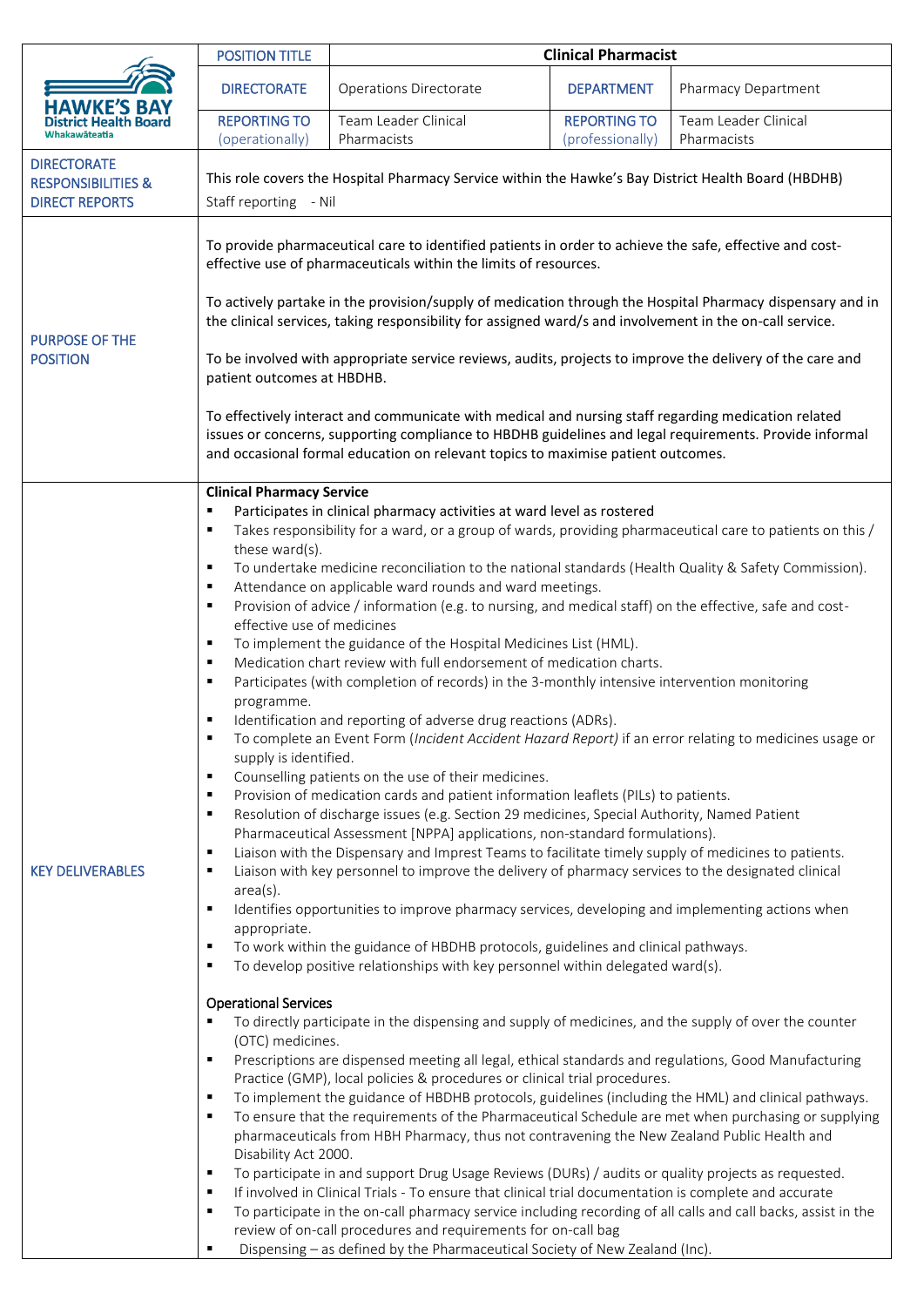|                                                          | <b>Education and Training</b><br>To act as role model and mentor to more junior staff, support junior staff to receive regular clinical<br>pharmacy instruction and mentorship<br>To engage in regular clinical pharmacy instruction and observation with junior staff.<br>٠<br>To provide orientation / induction to new pharmacists on the clinical aspects of the Pharmacy Service.<br>٠<br>To participate in the training and assessment of pharmacists undertaking clinical pharmacy practice.<br>٠<br>To participate in the training of other healthcare professionals.<br>٠<br>Training provided documented in the department database (Training Provided to External<br>Agencies).<br>To participate personally in internal and external continuing education programmes.<br>٠<br>Regular attendance and participation in the department CE meetings recorded.<br>Formal presentation at departmental CE meetings.<br>Attendance at external CE meetings discussed at one-on-one meetings with feedback at a<br>٠<br>departmental CE session. |  |  |  |
|----------------------------------------------------------|-------------------------------------------------------------------------------------------------------------------------------------------------------------------------------------------------------------------------------------------------------------------------------------------------------------------------------------------------------------------------------------------------------------------------------------------------------------------------------------------------------------------------------------------------------------------------------------------------------------------------------------------------------------------------------------------------------------------------------------------------------------------------------------------------------------------------------------------------------------------------------------------------------------------------------------------------------------------------------------------------------------------------------------------------------|--|--|--|
|                                                          | <b>Customer Service</b><br>Demonstrates a commitment to customer service and continuous quality improvement, through<br>٠<br>interaction with patient/clients and other customers.<br>Identifies customer needs and offers ideas for quality improvement.<br>$\blacksquare$<br>Effective management of customers/situations<br>٠                                                                                                                                                                                                                                                                                                                                                                                                                                                                                                                                                                                                                                                                                                                      |  |  |  |
| <b>HEALTH &amp; SAFETY</b><br><b>RESPONSIBILITIES</b>    | HBDHB is committed to maintaining and promoting the health & safety of all its staff, contractors,<br>volunteers and patients. In this role, your duties are:<br>Not to do anything that puts your own H&S at risk<br>٠<br>Not to do anything that puts others H&S at risk<br>٠<br>To follow all health and safety policies and procedures<br>٠<br>To follow all reasonable health and safety instructions<br>٠<br>(You have the right to cease work if you believe that you, or others, are at risk of serious harm).                                                                                                                                                                                                                                                                                                                                                                                                                                                                                                                                |  |  |  |
| <b>KEY WORKING</b><br><b>RELATIONSHIPS</b>               | <b>INTERNAL</b><br><b>EXTERNAL</b><br><b>Hospital Pharmacy Manager</b><br>Community Pharmacists and staff<br>٠<br>٠<br>Team Leader Clinical Pharmacist (Line<br>Health Hawke's Bay PHO - Population Health<br>٠<br>٠<br><b>Clinical Pharmacist</b><br>manager)<br>Team Leader Aseptic<br>Representatives from pharmaceutical companies<br>٠<br>٠<br>Dispensary Co-ordinator<br>Regional/other DHB services<br>٠<br>٠<br><b>Other Clinical Pharmacists</b><br>Ministry of Health/National Health Board<br>٠<br>٠<br><b>Pharmacy Technicians and Assistants</b><br>п<br>Clinical Pharmacist Facilitators (based in GP<br>٠<br>practices)<br>Allied Health Director<br>٠<br>Chief Allied Health Professions Officer<br>п<br><b>Medical Staff and Nursing Staff</b><br>٠<br>All other DHB staff<br>٠                                                                                                                                                                                                                                                      |  |  |  |
| <b>DELEGATION AND</b><br><b>DECISION</b>                 | Makes decisions within own level of experience and competence to meet service requirements, engages<br>colleagues with specialist knowledge when required and involves senior staff when appropriate.                                                                                                                                                                                                                                                                                                                                                                                                                                                                                                                                                                                                                                                                                                                                                                                                                                                 |  |  |  |
| <b>HOURS OF WORK</b>                                     | 80 per fortnight                                                                                                                                                                                                                                                                                                                                                                                                                                                                                                                                                                                                                                                                                                                                                                                                                                                                                                                                                                                                                                      |  |  |  |
| <b>EMPLOYMENT</b><br><b>AGREEMENT &amp; SALARY</b>       | In accordance with the Hawke's Bay District Health Board's Pharmacy Workers Collective Agreement<br>according to qualifications and experience                                                                                                                                                                                                                                                                                                                                                                                                                                                                                                                                                                                                                                                                                                                                                                                                                                                                                                        |  |  |  |
| <b>DATE</b>                                              | Dec 2021                                                                                                                                                                                                                                                                                                                                                                                                                                                                                                                                                                                                                                                                                                                                                                                                                                                                                                                                                                                                                                              |  |  |  |
| <b>EXPENDITURE &amp; BUDGET</b><br><b>ACCOUNTABILITY</b> | N/A                                                                                                                                                                                                                                                                                                                                                                                                                                                                                                                                                                                                                                                                                                                                                                                                                                                                                                                                                                                                                                                   |  |  |  |
| <b>SCOPE &amp; COMPLEXITY</b>                            | Works within the pharmacy dispensary and various clinical areas as part of rotation, prioritises and co-<br>٠<br>ordinates conflicting clinical demands and works within own level of experience and competence,<br>seeking support when required<br>Works independently in on-call capacity once orientated and added to the roster<br>٠<br>To implement the guidance of HBDHB protocols, guidelines (including the Hospital Medicines List<br>٠<br>[HML]) and clinical pathways and support compliance of these from medical and nursing colleagues.                                                                                                                                                                                                                                                                                                                                                                                                                                                                                                |  |  |  |